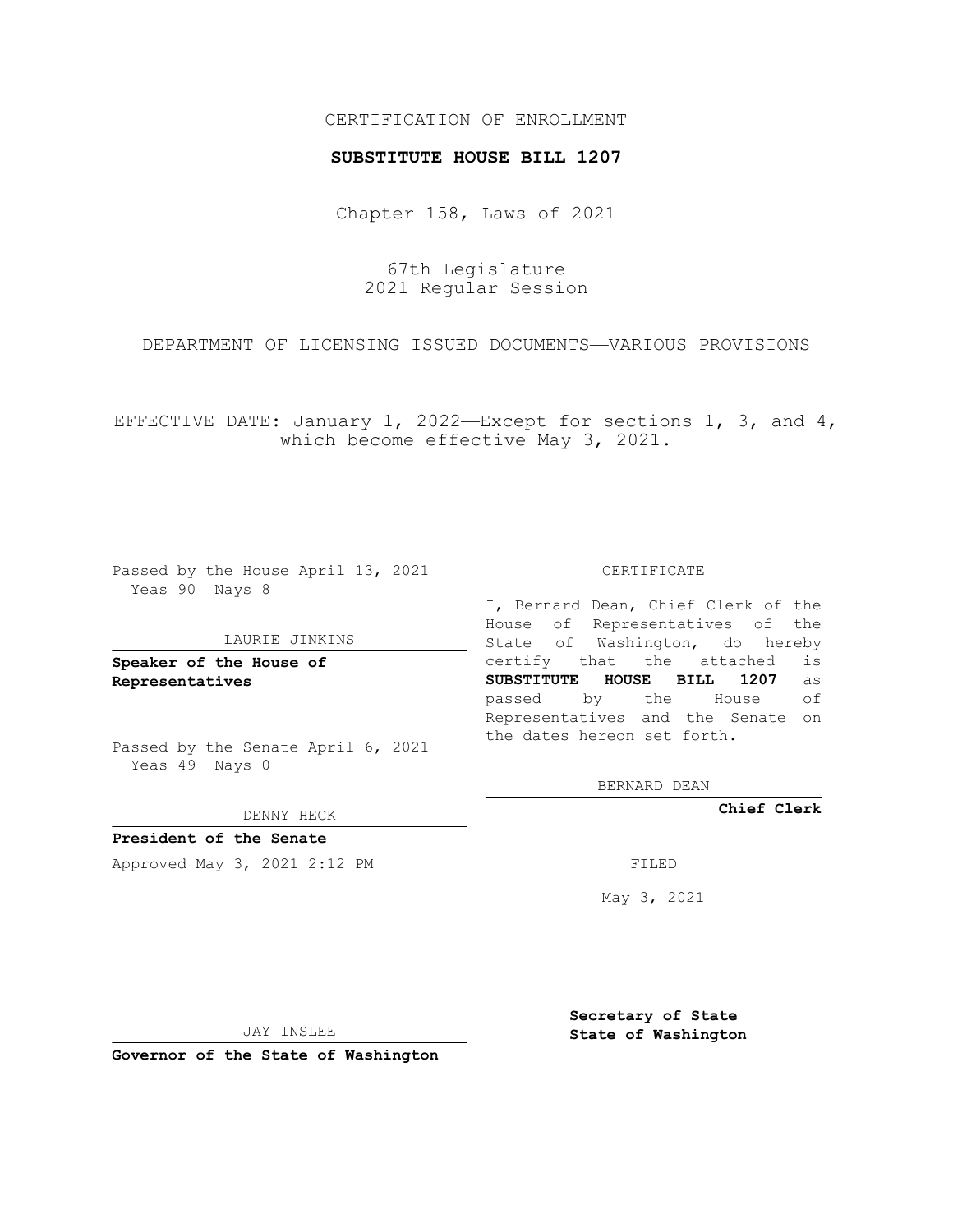## **SUBSTITUTE HOUSE BILL 1207**

AS AMENDED BY THE SENATE

Passed Legislature - 2021 Regular Session

# **State of Washington 67th Legislature 2021 Regular Session**

**By** House Transportation (originally sponsored by Representatives Ramel, Boehnke, Lekanoff, Lovick, Ortiz-Self, Eslick, Bergquist, and Leavitt; by request of Department of Licensing)

READ FIRST TIME 02/22/21.

 AN ACT Relating to improving access to department of licensing issued documents by extending the issuance period of driver licenses and identicards to eight years, allowing online issuance and renewal of instruction permits, and expanding online renewal of driver licenses and identicards; amending RCW 46.20.049, 46.20.055, 46.20.091, 46.20.120, 46.20.161, 46.20.181, 46.20.202, and 46.20.505; reenacting and amending RCW 46.20.117; creating new sections; providing an effective date; and declaring an emergency.

BE IT ENACTED BY THE LEGISLATURE OF THE STATE OF WASHINGTON:

 NEW SECTION. **Sec. 1.** The legislature finds that a driver's license or identicard is a fundamental document that Washingtonians need to live, work, drive, and access essential needs. The COVID-19 pandemic has significantly reduced the department of licensing's ability to provide in-person driver licensing services, resulting in a growing backlog of customers that cannot access the agency's critical services. This act is intended to address that backlog by expanding online renewals, extending driver's license and identicard issuance up to eight years, and providing more online options for instruction permits. The legislature recognizes the critical role of the department of licensing's front line staff during the pandemic and does not intend that this act will result in staffing reductions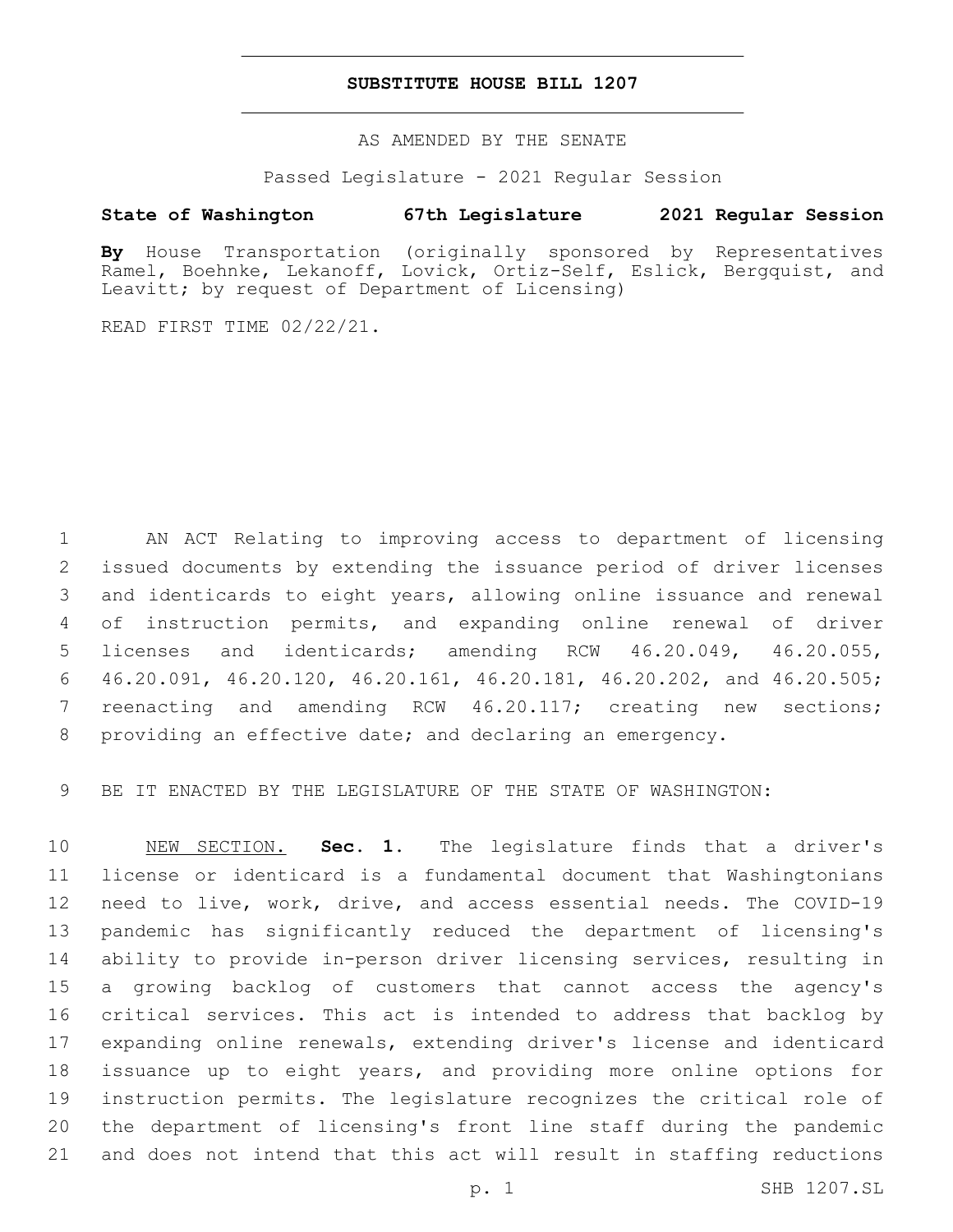at the department of licensing now or in the future. To ensure that a driver's license and identicard remain affordable for Washington residents, the legislature intends for the department of licensing to continue to offer a six-year issuance option. The legislature further recognizes the potential of remote photo capture to enable expanded online renewals while ensuring that customer information remains updated. In implementing remote photo capture, the legislature intends that the department of licensing will prioritize data security and antifraud features as well as closely monitor its usage. The legislature also intends that within a year of initial implementation of remote photo capture, driver's license and identicard photos should be updated with each renewal whenever possible, recognizing that technology limitations and other challenges will prevent some customers from using remote photo 15 capture.

 **Sec. 2.** RCW 46.20.049 and 2012 c 80 s 11 are each amended to 17 read as follows:

 There shall be an additional fee for issuing any class of commercial driver's license in addition to the prescribed fee required for the issuance of the original driver's license. The 21 additional fee for each class shall be ((eighty-five dollars from October 1, 2012, to June 30, 2013, and one hundred two dollars after 23 June  $30, 2013,$ ) one hundred thirty-six dollars for the original commercial driver's license or subsequent renewals. If the commercial driver's license is issued, renewed, or extended for a period other 26 than (( $five$ )) eight years (( $frem$  October 1, 2012, to June 30, 2013, 27 or six years after June 30, 2013)), the fee for each class shall be seventeen dollars for each year that the commercial driver's license is issued, renewed, or extended. The fee shall be deposited in the 30 highway safety fund.

 **Sec. 3.** RCW 46.20.055 and 2017 c 197 s 6 are each amended to 32 read as follows:

 (1) **Driver's instruction permit**. The department may issue a driver's instruction permit online or in person with or without a photograph to an applicant who has successfully passed all parts of the examination other than the driving test, provided the information required by RCW 46.20.091, paid an application fee of twenty-five 38 dollars, and meets the following requirements: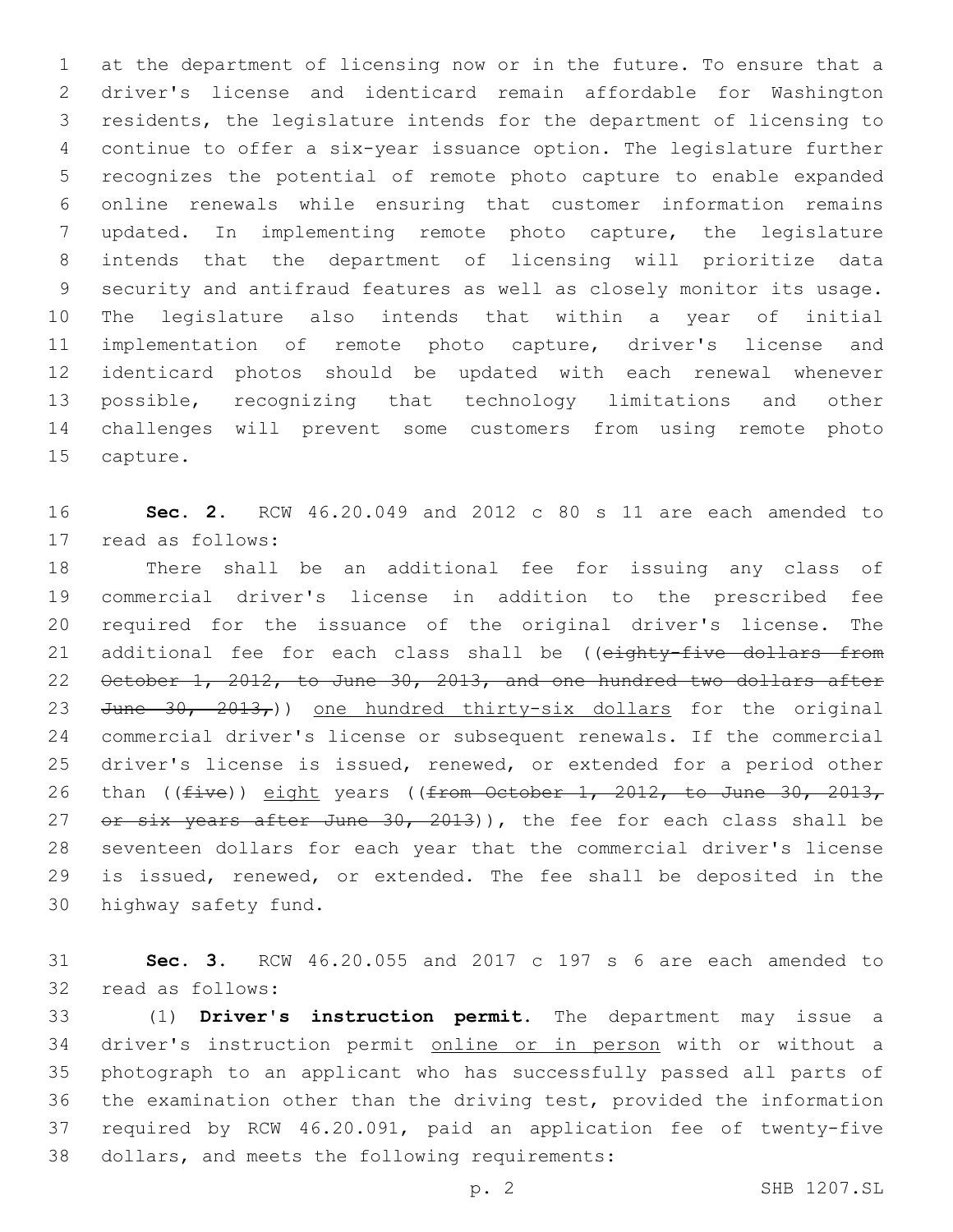(a) Is at least fifteen and one-half years of age; or

(b) Is at least fifteen years of age and:2

3 (i) Has submitted a proper application; and

 (ii) Is enrolled in a driver training education course offered as part of a traffic safety education program authorized by the office of the superintendent of public instruction and certified under chapter 28A.220 RCW or offered by a driver training school licensed 8 and inspected by the department of licensing under chapter 46.82 RCW, 9 that includes practice driving.

 (2) **Waiver of written examination for instruction permit**. The 11 department may waive the written examination, if, at the time of application, an applicant is enrolled in a driver training education course as defined in RCW 46.82.280 or 28A.220.020.

 The department may require proof of registration in such a course 15 as it deems necessary.

 (3) **Effect of instruction permit**. A person holding a driver's instruction permit may drive a motor vehicle, other than a 18 motorcycle, upon the public highways if:

(a) The person has immediate possession of the permit;

 (b) The person is not using a wireless communications device, unless the person is using the device to report illegal activity, summon medical or other emergency help, or prevent injury to a person 23 or property; and

 (c) A driver training education course instructor who meets the qualifications of chapter 46.82 or 28A.220 RCW, or a licensed driver 26 with at least five years of driving experience, occupies the seat 27 beside the driver.

 (4) **Term of instruction permit**. A driver's instruction permit is 29 valid for one year from the date of issue.

(a) The department may issue one additional one-year permit.

 (b) The department may issue a third driver's permit if it finds after an investigation that the permittee is diligently seeking to 33 improve driving proficiency.

 (c) A person applying for an additional instruction permit must 35 submit the application to the department ( $(i)$ n person)) and pay an application fee of twenty-five dollars for each issuance.

 **Sec. 4.** RCW 46.20.091 and 2000 c 115 s 4 are each amended to 38 read as follows: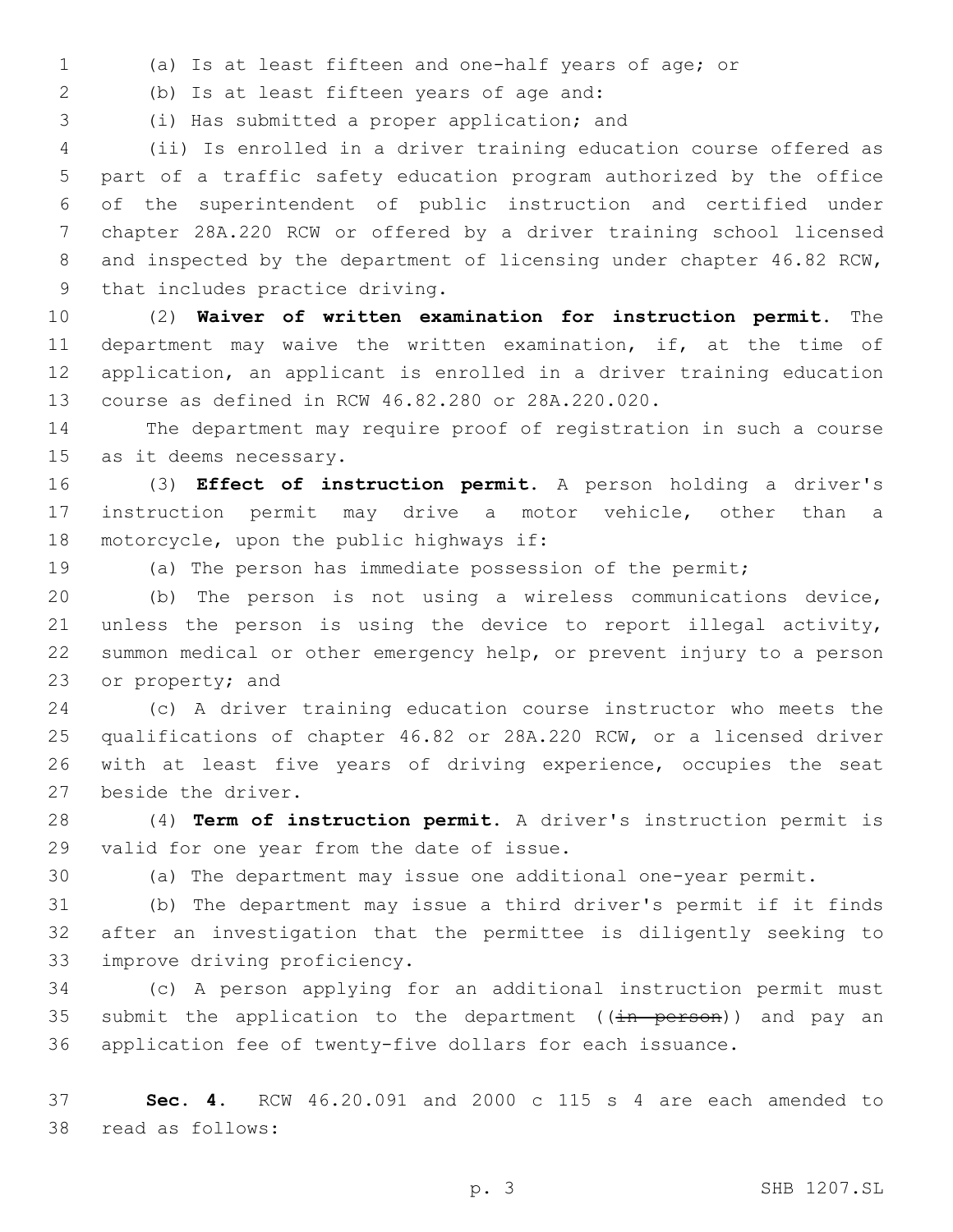(1) **Application**. In order to apply for a driver's license or 2 instruction permit the applicant must provide ((his or her)) the 3 applicant's: (a) Name of record, as established by documentation required 5 under RCW 46.20.035; (b) Date of birth, as established by satisfactory evidence of 7 age; (c) Sex;8 9 (d) Washington residence address; (e) Description;10 11 (f) Driving licensing history, including: (i) Whether the applicant has ever been licensed as a driver or chauffeur and, if so, (A) when and by what state or country; (B) whether the license has ever been suspended or revoked; and (C) the date of and reason for the suspension or revocation; or (ii) Whether the applicant's application to another state or country for a driver's license has ever been refused and, if so, the 18 date of and reason for the refusal; and (g) Any additional information required by the department. (2) **Sworn statement**. An application for an instruction permit or for an original driver's license must be made upon a form provided by the department. The form must include a section for the applicant to 23 indicate whether ((he or she)) the applicant has received driver training and, if so, where. The identifying documentation verifying 25 the name of record must be accompanied by the applicant's  $((\text{written}))$ 26 sworn statement that it is valid. ((The)) For an original driver's 27 license, the information provided on the form must be sworn to and signed by the applicant before a person authorized to administer oaths. An applicant who makes a false statement on an application for a driver's license or instruction permit is guilty of false swearing, 31 a gross misdemeanor, under RCW 9A.72.040. (3) **Driving records from other jurisdictions**. If a person previously licensed in another jurisdiction applies for a Washington driver's license, the department shall request a copy of the applicant's driver's record from the other jurisdiction. The driving record from the other jurisdiction becomes a part of the driver's 37 record in this state. (4) **Driving records to other jurisdictions**. If another

 jurisdiction requests a copy of a person's Washington driver's record, the department shall provide a copy of the record. The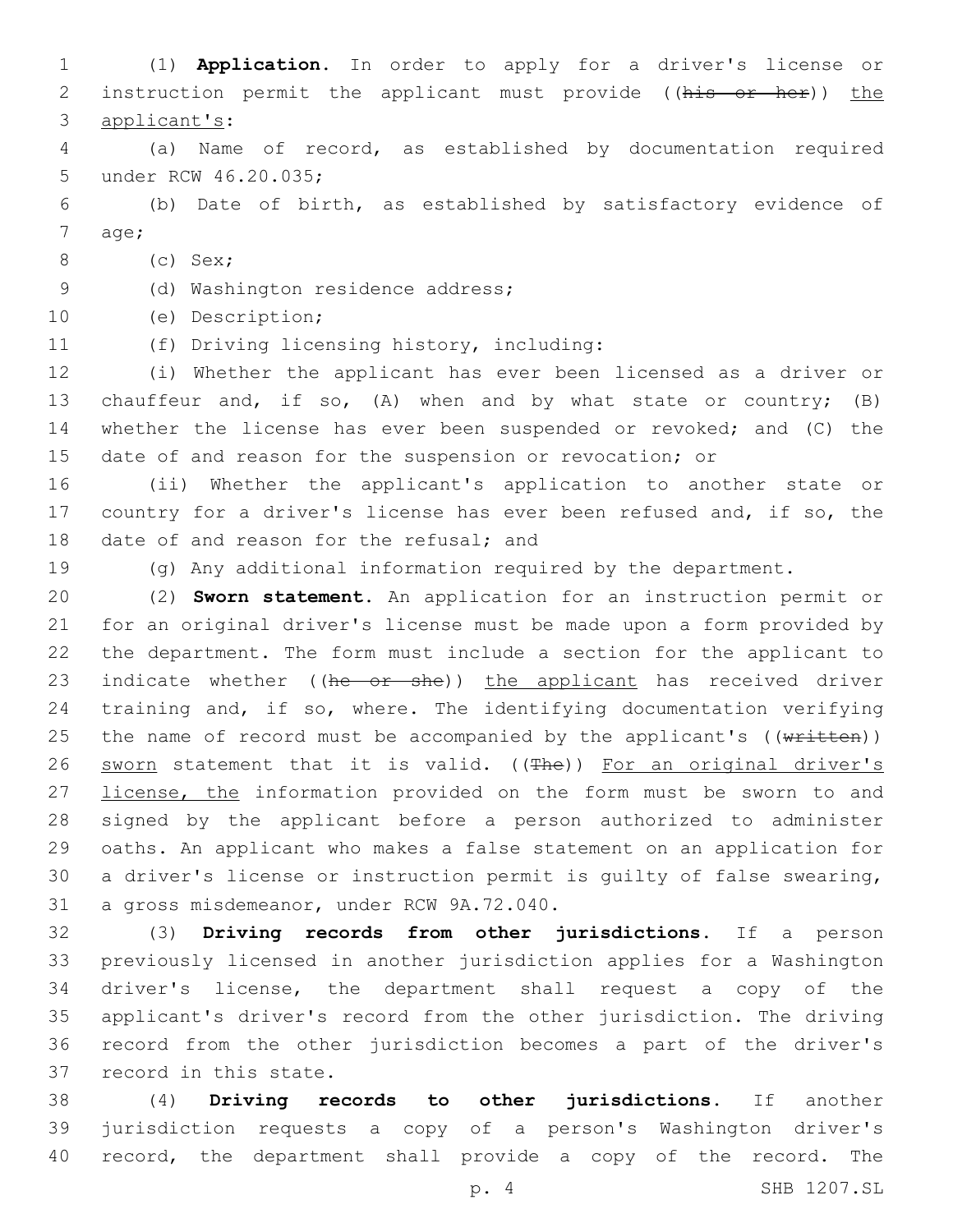department shall forward the record without charge if the other jurisdiction extends the same privilege to the state of Washington. Otherwise the department shall charge a reasonable fee for 4 transmittal of the record.

5 **Sec. 5.** RCW 46.20.117 and 2020 c 261 s 2 and 2020 c 124 s 2 are 6 each reenacted and amended to read as follows:

7 (1) **Issuance**. The department shall issue an identicard, 8 containing a picture, if the applicant:

9 (a) Does not hold a valid Washington driver's license;

10 (b) Proves ((his or her)) the applicant's identity as required by 11 RCW 46.20.035; and

12 (c) Pays the required fee. Except as provided in subsection (7) 13 of this section, the fee is ((fifty-four)) seventy-two dollars, 14 unless an applicant is:

15 (i) A recipient of continuing public assistance grants under 16 Title 74 RCW, who is referred in writing by the secretary of social 17 and health services or by the secretary of children, youth, and 18 families;

19 (ii) Under the age of twenty-five and does not have a permanent 20 residence address as determined by the department by rule; or

 (iii) An individual who is scheduled to be released from an institution as defined in RCW 13.40.020, a community facility as defined in RCW 72.05.020, or other juvenile rehabilitation facility operated by the department of social and health services or the department of children, youth, and families; or an individual who has been released from such an institution or facility within thirty 27 calendar days before the date of the application.

28 For those persons under (c)(i) through (iii) of this subsection, 29 the fee must be the actual cost of production of the identicard.

(2)(a) **Design and term**. The identicard must:30

31 (i) Be distinctly designed so that it will not be confused with 32 the official driver's license; and

33 (ii) Except as provided in subsection (7) of this section, expire 34 on the ((sixth)) eighth anniversary of the applicant's birthdate 35 after issuance.

36 (b) The identicard may include the person's status as a veteran, 37 consistent with RCW 46.20.161(4).

38 (c) If applicable, the identicard may include a medical alert 39 designation as provided in subsection (5) of this section.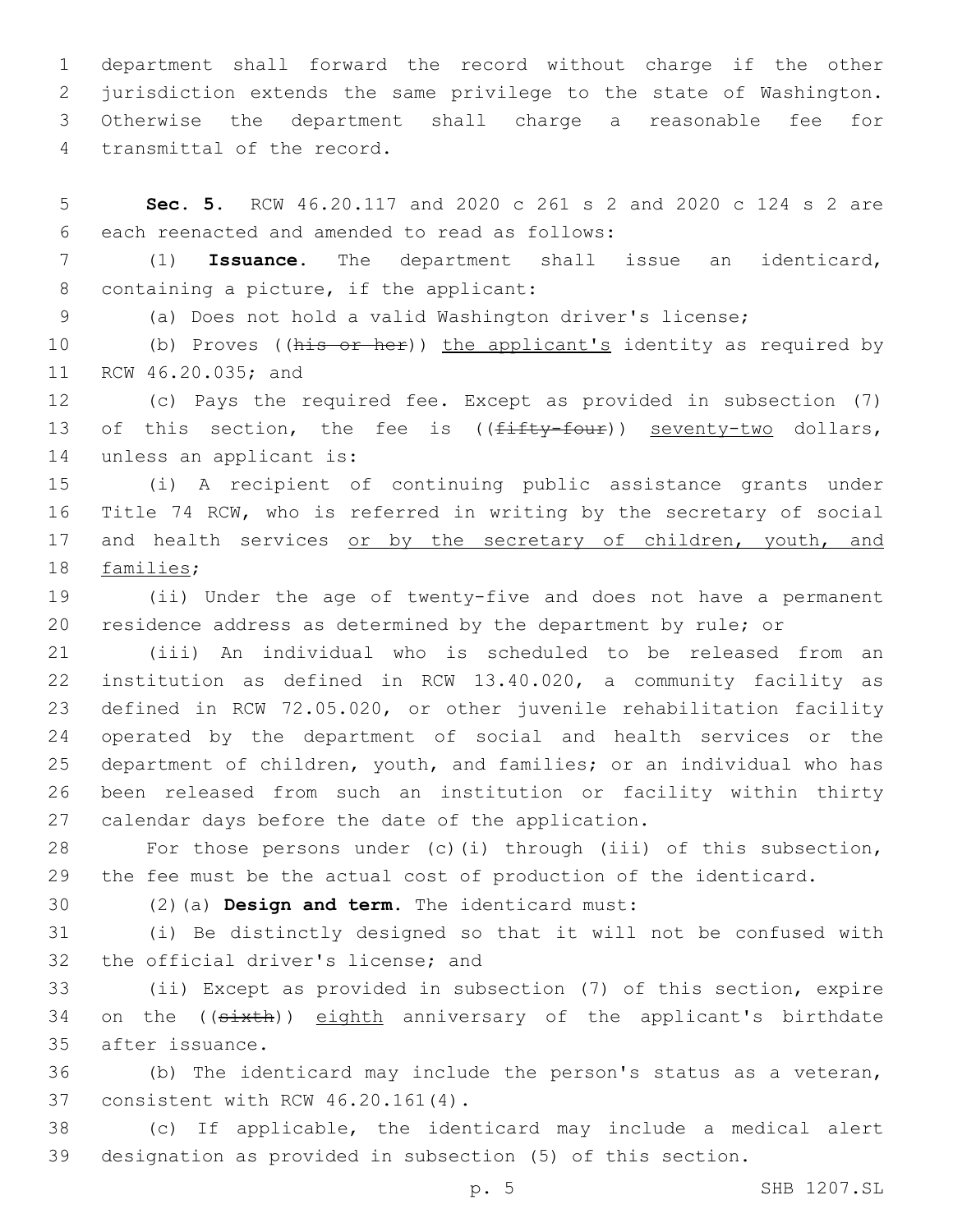1 (3) **Renewal**. An application for identicard renewal may be 2 submitted by means of:

3 (a) Personal appearance before the department; (( $\Theta$ r))

4 (b) Mail or electronic commerce, if permitted by rule of the 5 department and if the applicant did not renew ((his or her)) the 6 identicard by mail or by electronic commerce when it last expired; or

7 (c) From January 1, 2022, to June 30, 2024, electronic commerce, 8 if permitted by rule of the department.

9 An identicard may not be renewed by mail or by electronic 10 commerce unless the renewal issued by the department includes a 11 photograph of the identicard holder.

12 (4) **Cancellation**. The department may cancel an identicard if the 13 holder of the identicard used the card or allowed others to use the 14 card in violation of RCW 46.20.0921.

 (5) Any person may apply to the department to obtain a medical alert designation, a developmental disability designation, or a deafness designation on an identicard issued under this chapter by 18 providing:

(a) Self-attestation that the individual:19

20 (i) Has a medical condition that could affect communication or 21 account for a health emergency;

22 (ii) Is deaf or hard of hearing; or

23 (iii) Has a developmental disability as defined in RCW 24 71A.10.020;

25 (b) A statement from the person that they have voluntarily 26 provided the self-attestation and other information verifying the 27 condition; and

28 (c) For persons under eighteen years of age or who have a 29 developmental disability, the signature of a parent or legal 30 quardian.

31 (6) A self-attestation or data contained in a self-attestation 32 provided under this section:

33 (a) Shall not be disclosed; and

34 (b) Is for the confidential use of the director, the chief of the 35 Washington state patrol, and law enforcement and emergency medical 36 service providers as designated by law.

37 (7) **Alternative issuance/renewal/extension**. The department may 38 issue or renew an identicard for a period other than ((six)) eight 39 years, or may extend by mail or electronic commerce an identicard 40 that has already been issued( $\sqrt{1 + i}$  order to evenly distribute, as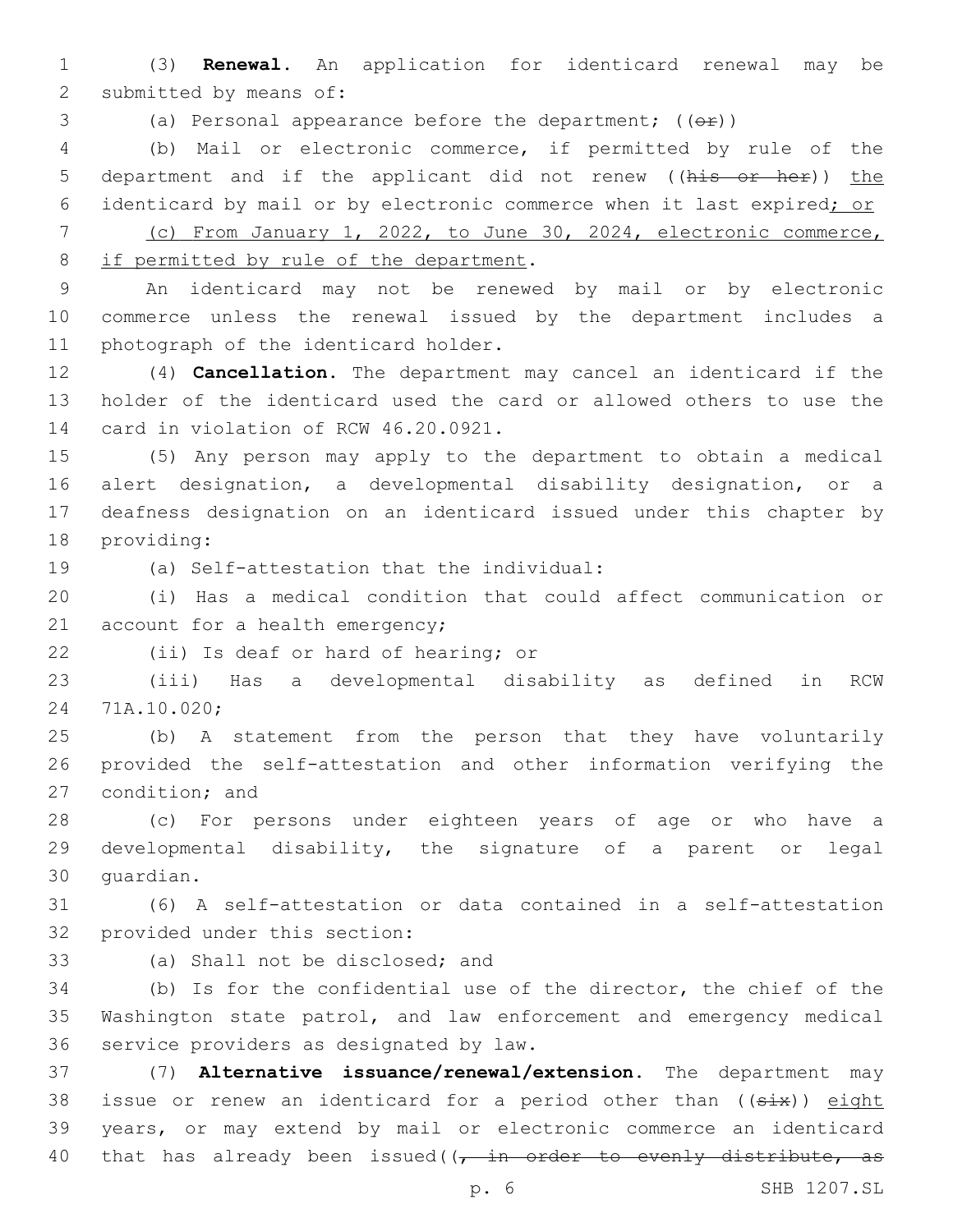nearly as possible, the yearly renewal rate of identicard holders)). The fee for an identicard issued or renewed for a period other than ((six)) eight years, or that has been extended by mail or electronic commerce, is nine dollars for each year that the identicard is issued, renewed, or extended. The department must offer the option to issue or renew an identicard for six years in addition to the eight year issuance. The department may adopt any rules as are necessary to 8 carry out this subsection.

 (8) Identicard photos must be updated in the same manner as 10 driver's license photos under RCW 46.20.120(5).

 **Sec. 6.** RCW 46.20.120 and 2012 c 80 s 7 are each amended to read as follows:12

 An applicant for a new or renewed driver's license must successfully pass a driver licensing examination to qualify for a driver's license. The department must ensure that examinations are given at places and times reasonably available to the people of this state. If the department does not administer driver licensing examinations as a routine part of its licensing services within a department region because adequate testing sites are provided by driver training schools or school districts within that region, the department shall, at a minimum, administer driver licensing examinations by appointment to applicants eighteen years of age and older in at least one licensing office within that region.

(1) **Waiver**. The department may waive:24

 (a) All or any part of the examination of any person applying for the renewal of a driver's license unless the department determines that the applicant is not qualified to hold a driver's license under 28 this title; or

 (b) All or any part of the examination involving operating a 30 motor vehicle if the applicant:

 (i) Surrenders a valid driver's license issued by the person's 32 previous home state; or

 (ii) Provides for verification a valid driver's license issued by a foreign driver licensing jurisdiction with which the department has 35 an informal agreement under RCW 46.20.125; and

36 (iii) Is otherwise qualified to be licensed.

 (2) **Fee**. Each applicant for a new license must pay an examination 38 fee of thirty-five dollars.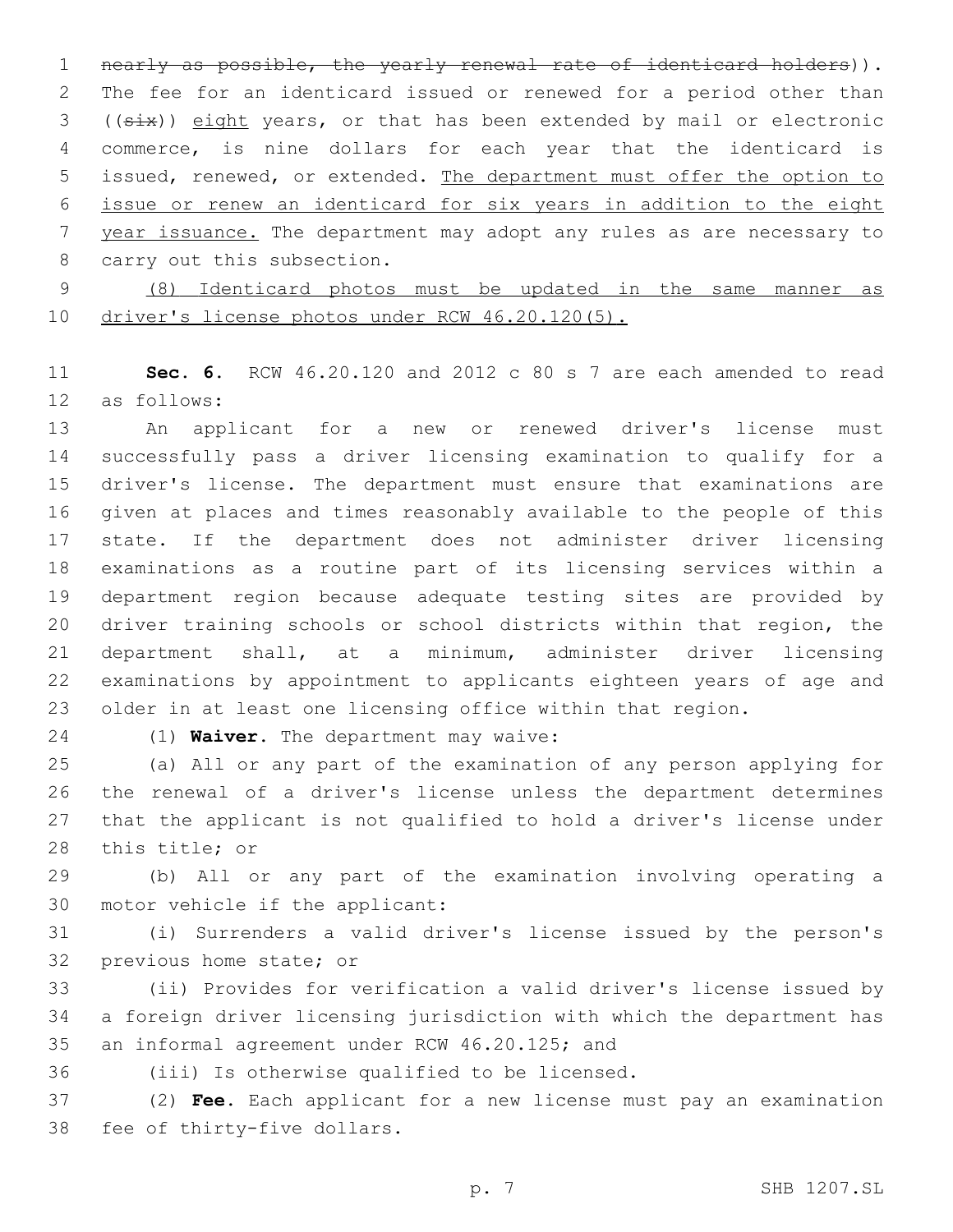1 (a) The examination fee is in addition to the fee charged for 2 issuance of the license.

3 (b) "New license" means a license issued to a driver:

4 (i) Who has not been previously licensed in this state; or

5 (ii) Whose last previous Washington license has been expired for 6 more than  $((six))$  eight years.

7 (3) An application for driver's license renewal may be submitted 8 by means of:

9 (a) Personal appearance before the department;  $((\theta \oplus))$ 

10 (b) Mail or electronic commerce, if permitted by rule of the 11 department and if the applicant did not renew ((his or her)) the 12 license by mail or by electronic commerce when it last expired; or

13 (c) From January 1, 2022, to June 30, 2024, electronic commerce, 14 if permitted by rule of the department.

15 (4) A person whose license expired or will expire while ((he or 16 she)) the licensee is living outside the state, may:

17 (a) Apply to the department to extend the validity of ((his or 18 her)) the license for no more than twelve months. If the person 19 establishes to the department's satisfaction that ((he or she)) the 20 licensee is unable to return to Washington before the date ((his or 21 her)) the license expires, the department shall extend the person's 22 license. The department may grant consecutive extensions, but in no 23 event may the cumulative total of extensions exceed twelve months. An 24 extension granted under this section does not change the expiration 25 date of the license for purposes of RCW 46.20.181. The department 26 shall charge a fee of five dollars for each license extension;

27 (b) Apply to the department to renew ((his or her)) the license 28 by mail or, if permitted by rule of the department, by electronic 29 commerce even if subsection (3)(b) of this section would not 30 otherwise allow renewal by that means. If the person establishes to 31 the department's satisfaction that ((he or she)) the licensee is 32 unable to return to Washington within twelve months of the date that 33 ((his or her)) the license expires, the department shall renew the 34 person's license by mail or, if permitted by rule of the department, 35 by electronic commerce.

36 (5)(a) If a qualified person submits an application for renewal 37 under subsection (3)(b) or (c) or (4)(b) of this section, ((he or 38 she)) the applicant is not required to pass an examination ((nor)) 39 and only needs to provide an updated photograph: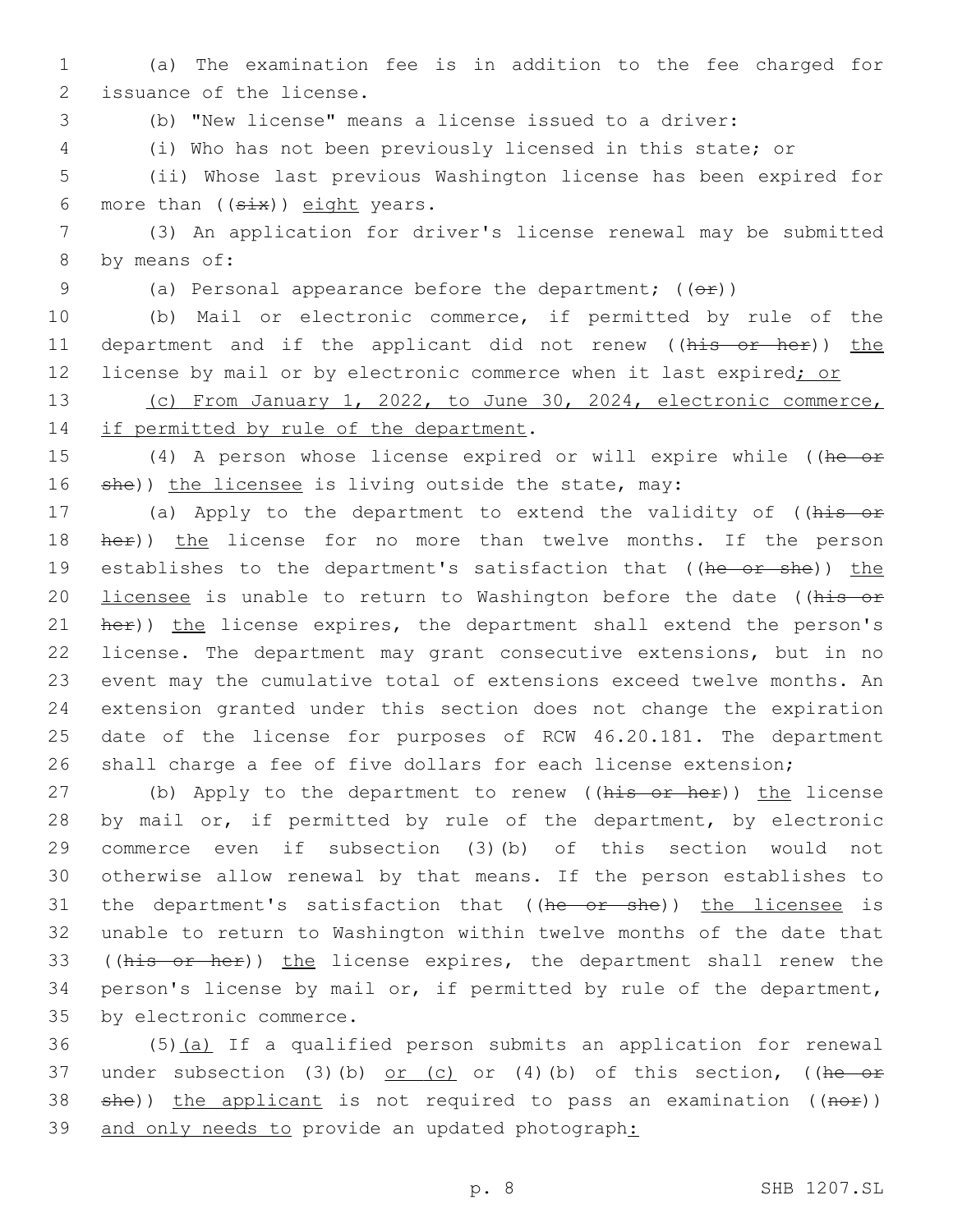(i) At least every 16 years, except that persons under 30 must provide an updated photograph every eight years; and

 (ii) Beginning January 1, 2023, persons renewing through electronic commerce must provide an updated photograph in a form and manner approved by the department with each renewal unless they are unable to provide a photograph that meets the department's requirements and the most recent photograph on file with the department is not more than 10 years old at the time of renewal.

9 (b) A license renewed by mail or by electronic commerce that does not include a photograph of the licensee must be labeled "not valid 11 for identification purposes."

 (6) Driver training schools licensed by the department under chapter 46.82 RCW may administer the portions of the driver licensing examination that test the applicant's knowledge of traffic laws and 15 ability to safely operate a motor vehicle.

 (7) School districts that offer a traffic safety education program under chapter 28A.220 RCW may administer the portions of the driver licensing examination that test the applicant's knowledge of traffic laws and ability to safely operate a motor vehicle.

 **Sec. 7.** RCW 46.20.161 and 2020 c 261 s 3 are each amended to 21 read as follows:

22 (1) The department, upon receipt of a fee of ((forty-five)) 23 seventy-two dollars ((from October 1, 2012, to June 30, 2013, and 24 fifty-four dollars after June 30, 2013)), unless the driver's license 25 is issued for a period other than  $((five))$  eight years  $((from-Oetober$  1, 2012, to June 30, 2013, or six years after June 30, 2013)), in which case the fee shall be nine dollars for each year that the license is issued, which includes the fee for the required photograph, shall issue to every qualifying applicant a driver's license. A driver's license issued to a person under the age of eighteen is an intermediate license, subject to the restrictions imposed under RCW 46.20.075, until the person reaches the age of 33 eighteen.

- (2) The license must include:34
- (a) A distinguishing number assigned to the licensee;
- 36 (b) The name of record;
- 37 (c) Date of birth;
- 38 (d) Washington residence address;
- (e) Photograph;39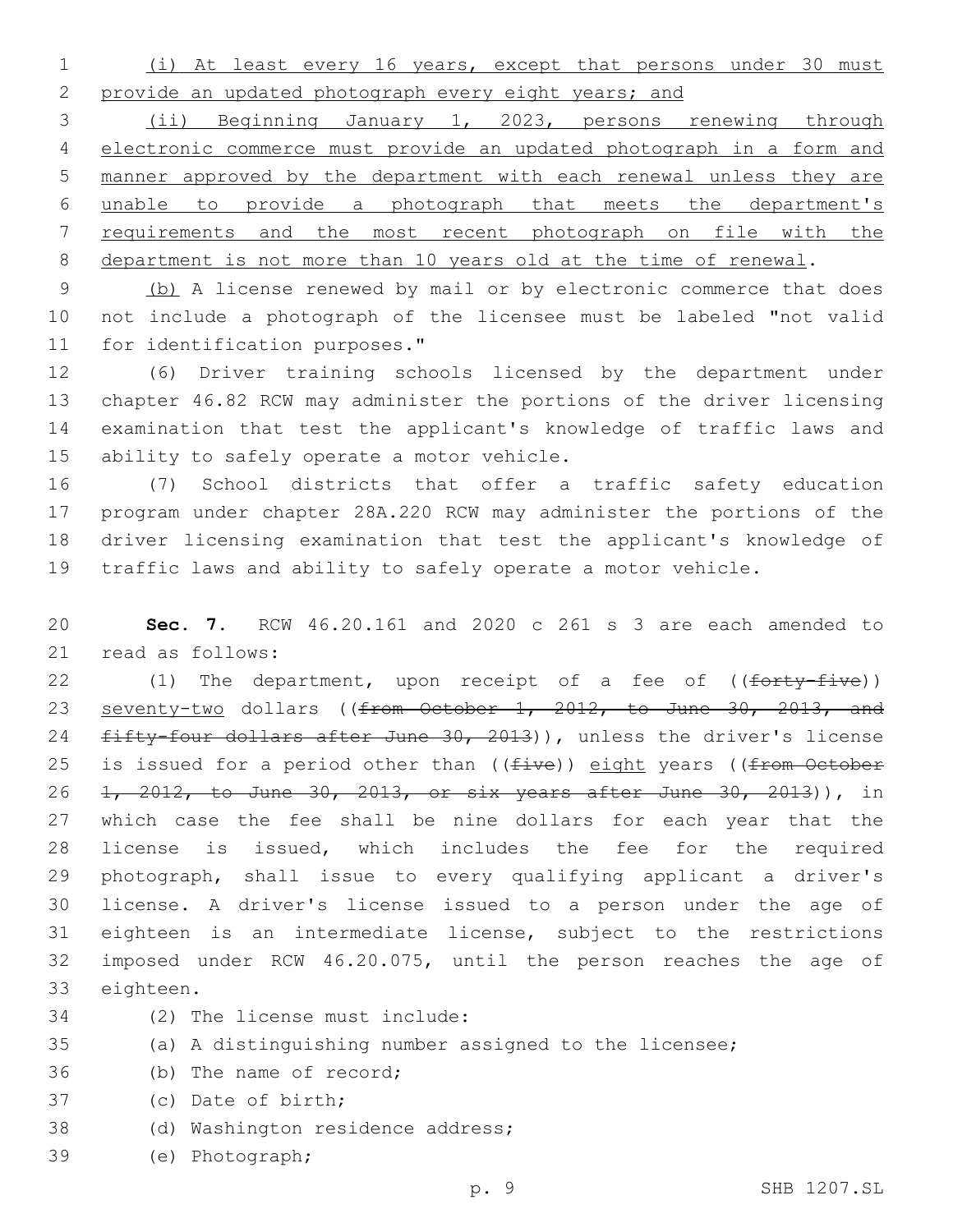- 
- (f) A brief description of the licensee;1

 (g) Either a facsimile of the signature of the licensee or a 3 space upon which the licensee shall write ((his or her)) the licensees' usual signature with pen and ink immediately upon receipt 5 of the license;

 (h) If applicable, the person's status as a veteran as provided 7 in subsection (4) of this section; and

 (i) If applicable, a medical alert designation as provided in 9 subsection (5) of this section.

(3) No license is valid until it has been signed by the licensee.

 (4)(a) A veteran, as defined in RCW 41.04.007, or an individual who otherwise meets the criteria of RCW 41.04.007 but who has received a general discharge under honorable conditions, may apply to the department to obtain a veteran designation on a driver's license 15 issued under this section by providing:

 (i) A United States department of veterans affairs identification 17 card or proof of service letter;

 (ii) A United States department of defense discharge document, DD Form 214 or DD Form 215, as it exists on June 7, 2018, or such subsequent date as may be provided by the department by rule, consistent with the purposes of this section, or equivalent or successor discharge paperwork, that shows a discharge status of "honorable" or "general under honorable conditions" that establishes 24 the person's service in the armed forces of the United States;

 (iii) A national guard state-issued report of separation and military service, NGB Form 22, as it exists on June 7, 2018, or such subsequent date as may be provided by the department by rule, consistent with the purposes of this section, or equivalent or successor discharge paperwork, that shows a discharge status of "honorable" or "general under honorable conditions" that establishes the person's active duty or reserve service in the national guard; or

 (iv) A United States uniformed services identification card, DD Form 2, that displays on its face that it has been issued to a retired member of any of the armed forces of the United States, including the national guard and armed forces reserves.

 (b) The department may permit a veteran, as defined in RCW 41.04.007, or an individual who otherwise meets the criteria of RCW 41.04.007 but who has received a general discharge under honorable conditions, to submit an alternate form of documentation to apply to obtain a veteran designation on a driver's license, as specified by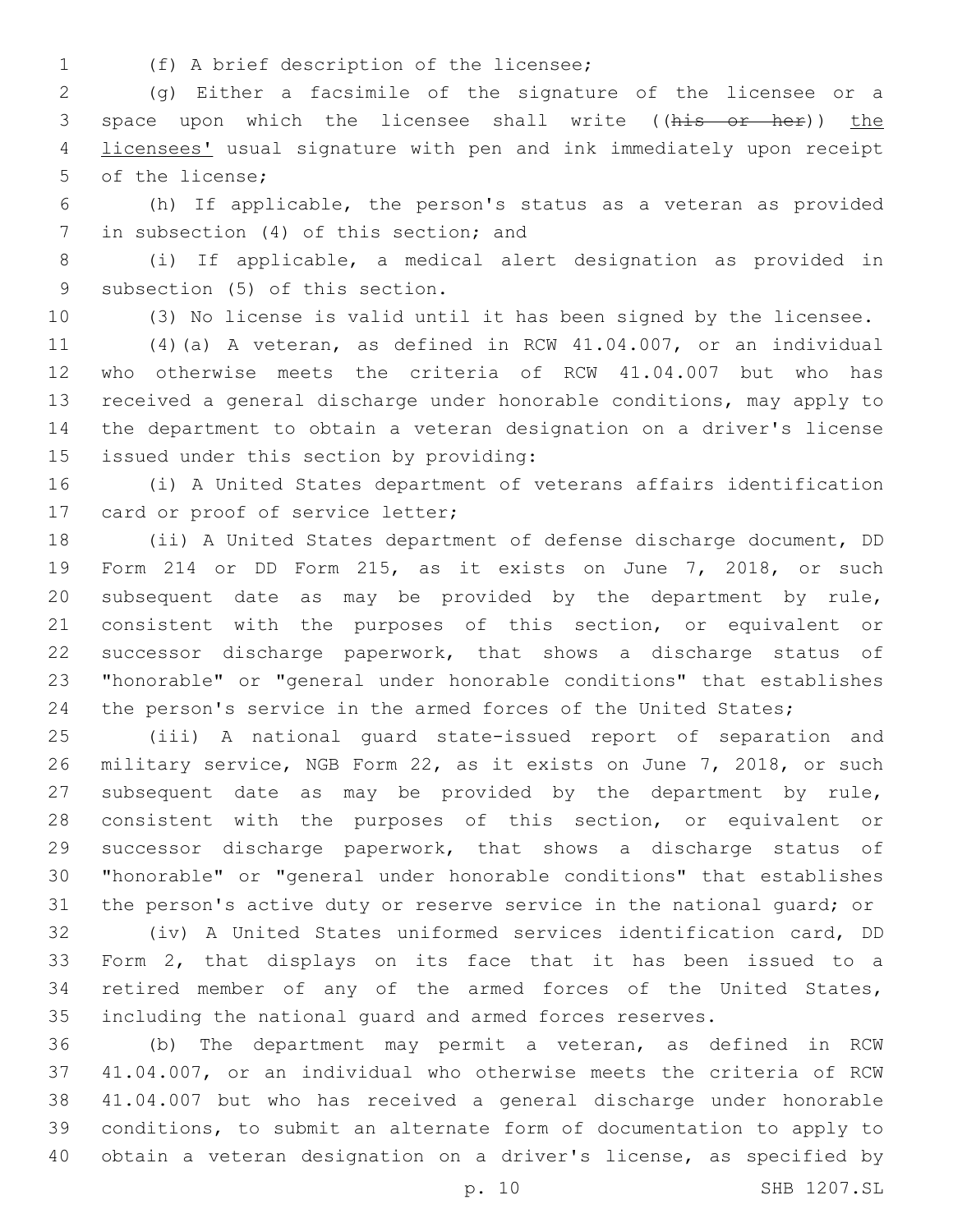1 rule, that requires a discharge status of "honorable" or "general 2 under honorable conditions" and that establishes the person's service 3 as required under RCW 41.04.007.

 (5) Any person may apply to the department to obtain a medical alert designation, a developmental disability designation, or a deafness designation on a driver's license issued under this chapter 7 by providing:

(a) Self-attestation that the individual:8

9 (i) Has a medical condition that could affect communication or 10 account for a driver health emergency;

11 (ii) Is deaf or hard of hearing; or

12 (iii) Has a developmental disability as defined in RCW 13 71A.10.020;

14 (b) A statement from the person that they have voluntarily 15 provided the self-attestation and other information verifying the 16 condition; and

17 (c) For persons under eighteen years of age or who have a 18 developmental disability, the signature of a parent or legal 19 quardian.

20 (6) A self-attestation or data contained in a self-attestation 21 provided under this section:

22 (a) Shall not be disclosed;

23 (b) Is for the confidential use of the director, the chief of the 24 Washington state patrol, and law enforcement and emergency medical 25 service providers as designated by law; and

26 (c) Is subject to the privacy protections of the driver's privacy 27 protection act, 18 U.S.C. Sec. 2725.

28 **Sec. 8.** RCW 46.20.181 and 2012 c 80 s 9 are each amended to read 29 as follows:

30 (1) Except as provided in subsection (4) or (5) of this section, 31 every driver's license expires on the ((sixth)) eighth anniversary of 32 the licensee's birthdate following the issuance of the license.

33 (2) A person may renew ((his or her)) a license on or before the 34 expiration date by submitting an application as prescribed by the 35 department and paying a fee of ((forty-five)) seventy-two dollars 36 ((from October 1, 2012, to June 30, 2013, and fifty-four dollars 37 after June 30, 2013)). This fee includes the fee for the required 38 photograph.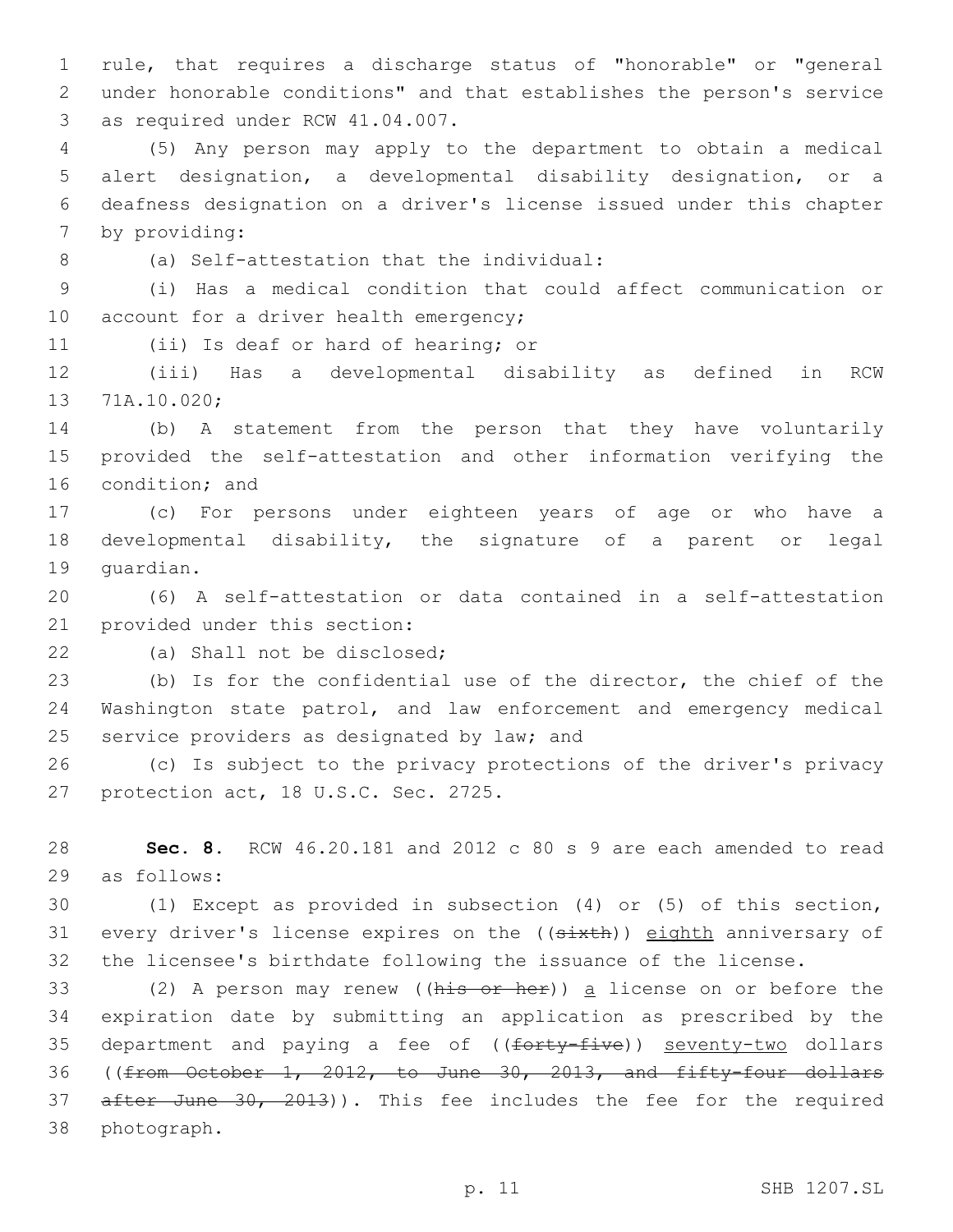1 (3) A person renewing ((his or her)) a driver's license more than 2 sixty days after the license has expired shall pay a penalty fee of 3 ten dollars in addition to the renewal fee, unless ((his or her)) the 4 license expired when:

5 (a) The person was outside the state and ((he or she)) the 6 licensee renews the license within sixty days after returning to this 7 state; or

8 (b) The person was incapacitated and ((he or she)) the licensee 9 renews the license within sixty days after the termination of the 10 incapacity.

11 (4) The department may issue or renew a driver's license for a 12 period other than ((five)) eight years ((from October 1, 2012, to 13 June 30, 2013, or six years after June 30, 2013)), or may extend by 14 mail or electronic commerce a license that has already been issued( $(\tau$ 15 in order to evenly distribute, as nearly as possible, the yearly 16 renewal rate of licensed drivers)). The fee for a driver's license 17 issued or renewed for a period other than ((five)) eight years ((from 18  $\theta$ etober 1, 2012, to June 30, 2013, or six years after June 30, 19 2013)), or that has been extended by mail or electronic commerce, is 20 nine dollars for each year that the license is issued, renewed, or 21 extended. The department must offer the option to issue or renew a 22 driver's license for six years in addition to the eight year 23 issuance. The department may adopt any rules as are necessary to 24 carry out this subsection.

 (5) A driver's license that includes a hazardous materials endorsement under chapter 46.25 RCW may expire on an anniversary of 27 the licensee's birthdate other than the ((sixth)) eighth year following issuance or renewal of the license in order to match, as nearly as possible, the validity of certification from the federal transportation security administration that the licensee has been determined not to pose a security risk. The fee for a driver's 32 license issued or renewed for a period other than  $((five))$  eight 33 years ((from October 1, 2012, to June 30, 2013, or six years after 34 June  $30, 2013,$ ) is nine dollars for each year that the license is issued or renewed, not including any endorsement fees. The department may adjust the expiration date of a driver's license that has previously been issued to conform to the provisions of this subsection if a hazardous materials endorsement is added to the license subsequent to its issuance. If the validity of the driver's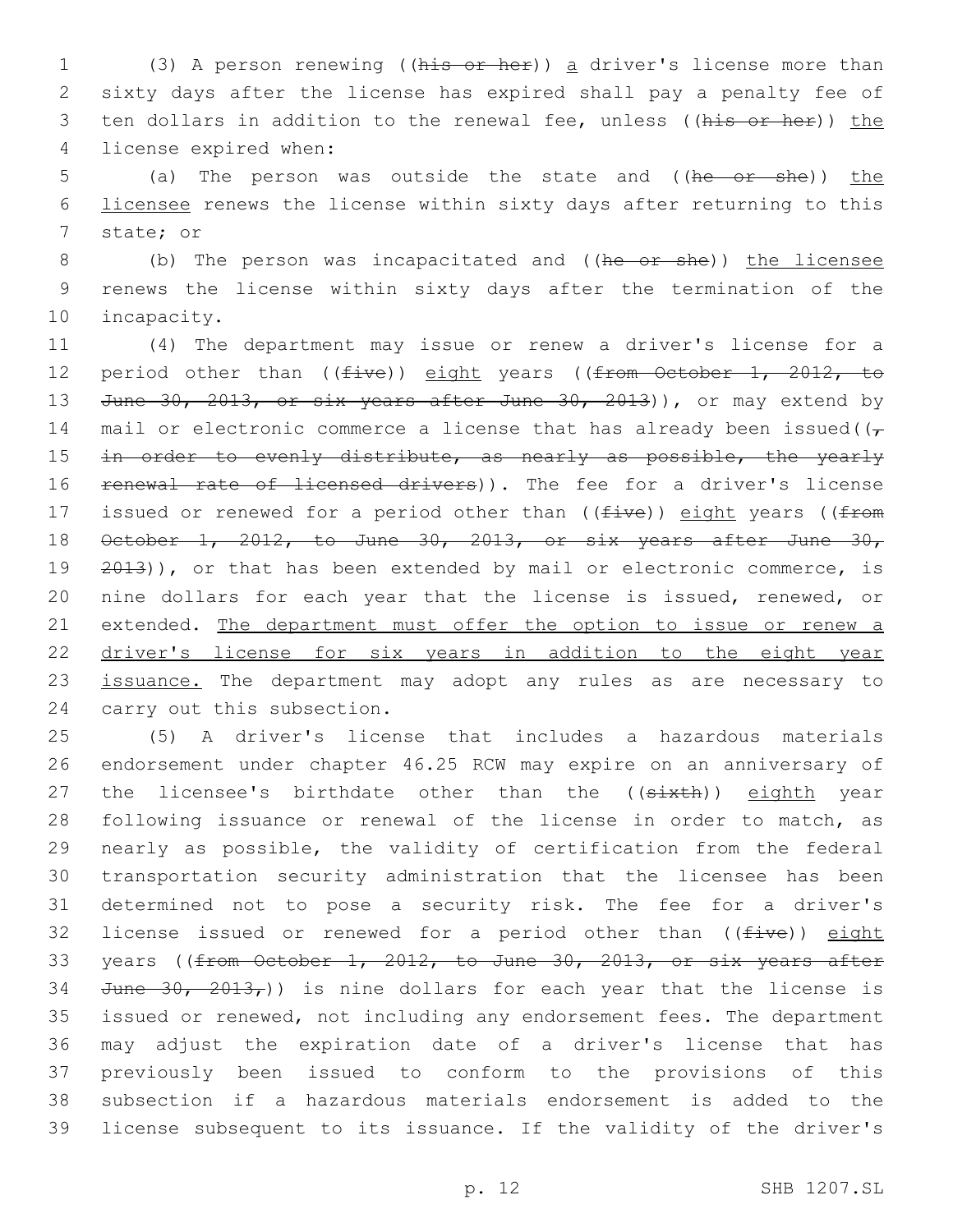license is extended, the licensee must pay a fee of nine dollars for 2 each year that the license is extended.

 (6) The department may adopt any rules as are necessary to carry 4 out this section.

 **Sec. 9.** RCW 46.20.202 and 2017 c 310 s 3 are each amended to read as follows:6

 (1) The department may enter into a memorandum of understanding with any federal agency for the purposes of facilitating the crossing of the border between the state of Washington and the Canadian 10 province of British Columbia.

 (2) The department may enter into an agreement with the Canadian province of British Columbia for the purposes of implementing a 13 border-crossing initiative.

 (3)(a) The department may issue an enhanced driver's license or identicard for the purposes of crossing the border between the state of Washington and the Canadian province of British Columbia to an applicant who provides the department with proof of: United States citizenship, identity, and state residency. The department shall continue to offer a standard driver's license and identicard. If the department chooses to issue an enhanced driver's license, the department must allow each applicant to choose between a standard driver's license or identicard, or an enhanced driver's license or 23 identicard.

 (b) The department shall implement a one-to-many biometric matching system for the enhanced driver's license or identicard. An applicant for an enhanced driver's license or identicard shall submit a biometric identifier as designated by the department. The biometric identifier must be used solely for the purpose of verifying the identity of the holders and for any purpose set out in RCW 46.20.037. Applicants are required to sign a declaration acknowledging their 31 understanding of the one-to-many biometric match.

 (c) The enhanced driver's license or identicard must include reasonable security measures to protect the privacy of Washington state residents, including reasonable safeguards to protect against unauthorized disclosure of data about Washington state residents. If the enhanced driver's license or identicard includes a radio frequency identification chip, or similar technology, the department shall ensure that the technology is encrypted or otherwise secure 39 from unauthorized data access.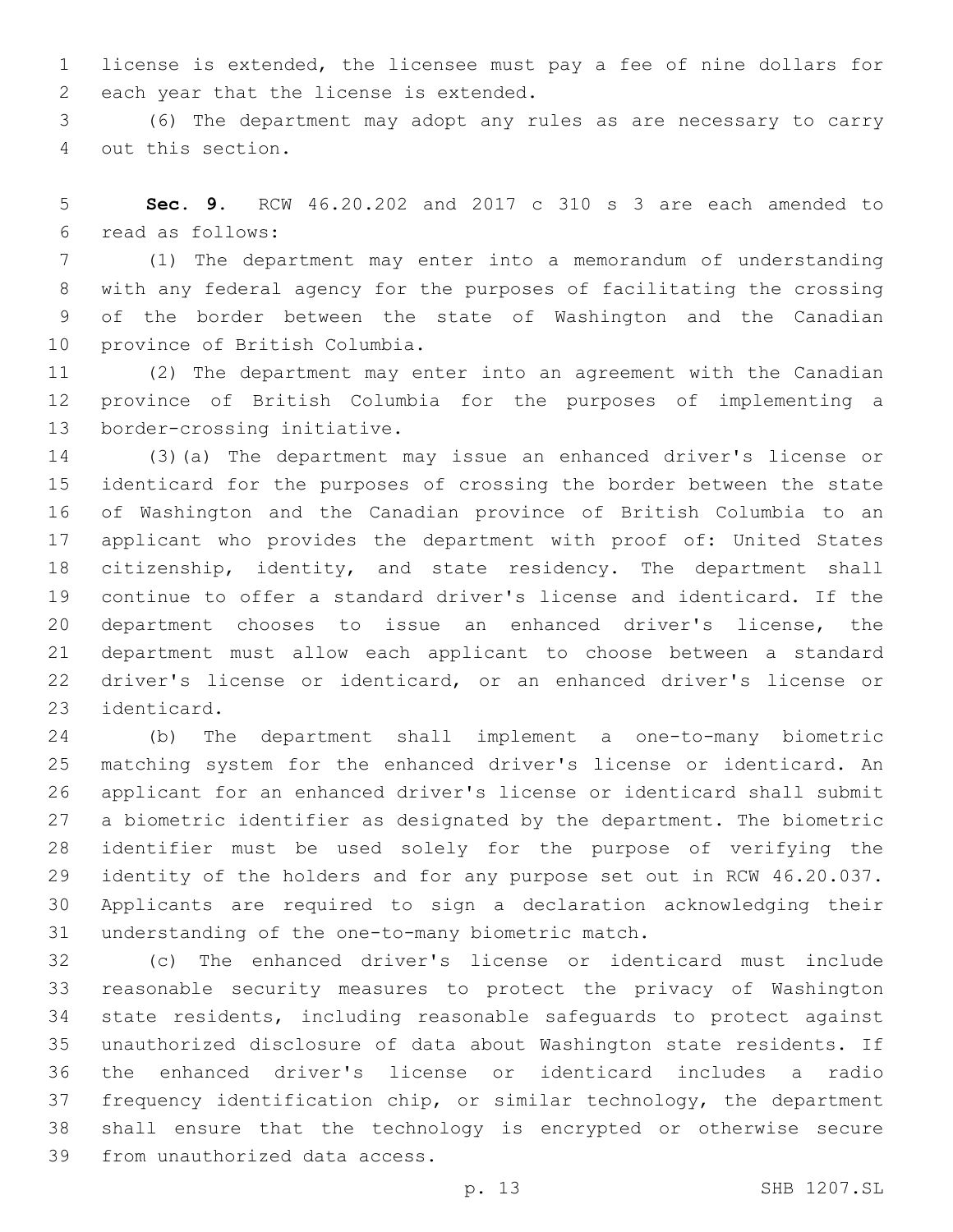(d) The requirements of this subsection are in addition to the requirements otherwise imposed on applicants for a driver's license or identicard. The department shall adopt such rules as necessary to meet the requirements of this subsection. From time to time the department shall review technological innovations related to the security of identity cards and amend the rules related to enhanced driver's licenses and identicards as the director deems consistent with this section and appropriate to protect the privacy of 9 Washington state residents.

 (e) Notwithstanding RCW 46.20.118, the department may make images associated with enhanced drivers' licenses or identicards from the negative file available to United States customs and border agents 13 for the purposes of verifying identity.

 (4) Beginning on July 23, 2017, the fee for an enhanced driver's 15 license or enhanced identicard is ((twenty-four)) thirty-two dollars, which is in addition to the fees for any regular driver's license or identicard. If the enhanced driver's license or enhanced identicard 18 is issued, renewed, or extended for a period other than  $(5+x)$  eight years, the fee for each class is four dollars for each year that the enhanced driver's license or enhanced identicard is issued, renewed, 21 or extended.

 (5) The enhanced driver's license and enhanced identicard fee under this section must be deposited into the highway safety fund unless prior to July 1, 2023, the actions described in (a) or (b) of 25 this subsection occur, in which case the portion of the revenue that is the result of the fee increased in section 209, chapter 44, Laws of 2015 3rd sp. sess. must be distributed to the connecting 28 Washington account created under RCW 46.68.395.

 (a) Any state agency files a notice of rule making under chapter 34.05 RCW for a rule regarding a fuel standard based upon or defined by the carbon intensity of fuel, including a low carbon fuel standard 32 or clean fuel standard.

33 (b) Any state agency otherwise enacts, adopts, orders, or in any way implements a fuel standard based upon or defined by the carbon intensity of fuel, including a low carbon fuel standard or clean fuel 36 standard.

 (c) Nothing in this subsection acknowledges, establishes, or creates legal authority for the department of ecology or any other state agency to enact, adopt, order, or in any way implement a fuel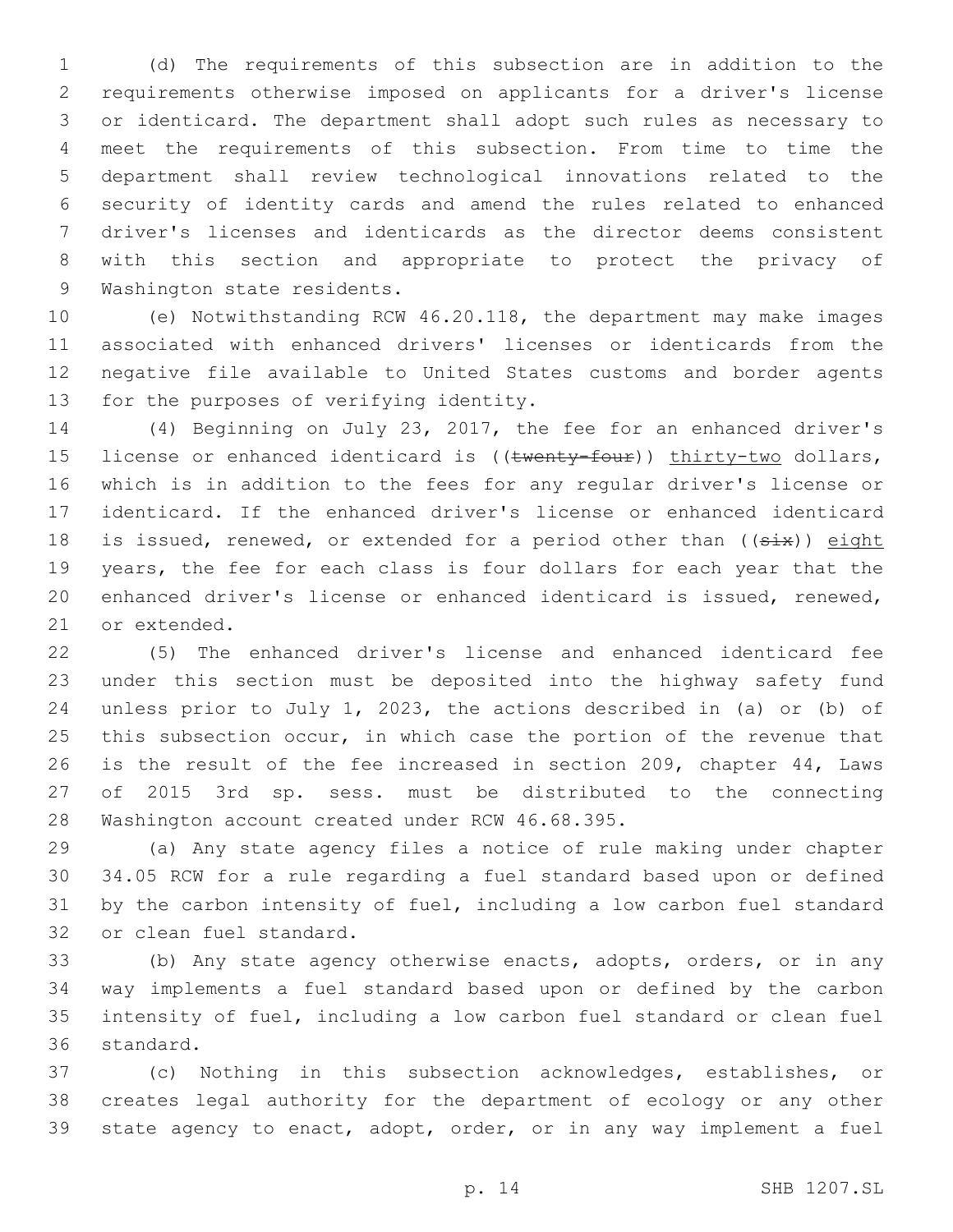standard based upon or defined by the carbon intensity of fuel, including a low carbon fuel standard or clean fuel standard.

 **Sec. 10.** RCW 46.20.505 and 2012 c 80 s 13 are each amended to 4 read as follows:

 Every person applying for a special endorsement of a driver's license authorizing such person to drive a two or three-wheeled motorcycle or a motor-driven cycle shall pay a fee of five dollars, which is not refundable. In addition, the endorsement fee for the 9 initial motorcycle endorsement shall not exceed ((twelve)) sixteen dollars, unless the endorsement is issued for a period other than 11 ((six)) eight years, in which case the endorsement fee shall not exceed two dollars for each year the initial motorcycle endorsement is issued. The subsequent renewal endorsement fee shall not exceed 14 ((thirty)) forty dollars, unless the endorsement is renewed or 15 extended for a period other than  $($   $(six)$  eight years, in which case the subsequent renewal endorsement fee shall not exceed five dollars for each year that the endorsement is renewed or extended. Fees collected under this section shall be deposited in the motorcycle safety education account of the highway safety fund.

 NEW SECTION. **Sec. 11.** The department of licensing must evaluate the impact of expanded online renewals and remote photo capture on backlog reduction, access to services, employment, public safety, 23 identity fraud, and other topics as determined by the department. In completing this evaluation, the department of licensing must consult with relevant stakeholders and experts, including law enforcement, organizations representing the department's employees, organizations with expertise in data security and identity fraud, organizations representing commercial drivers, and others as determined by the department. The department of licensing must submit a report to the governor and transportation committees of the legislature by December 1, 2023.

 NEW SECTION. **Sec. 12.** Sections 2 and 5 through 11 of this act take effect January 1, 2022.

 NEW SECTION. **Sec. 13.** Sections 1, 3, and 4 of this act are necessary for the immediate preservation of the public peace, health,